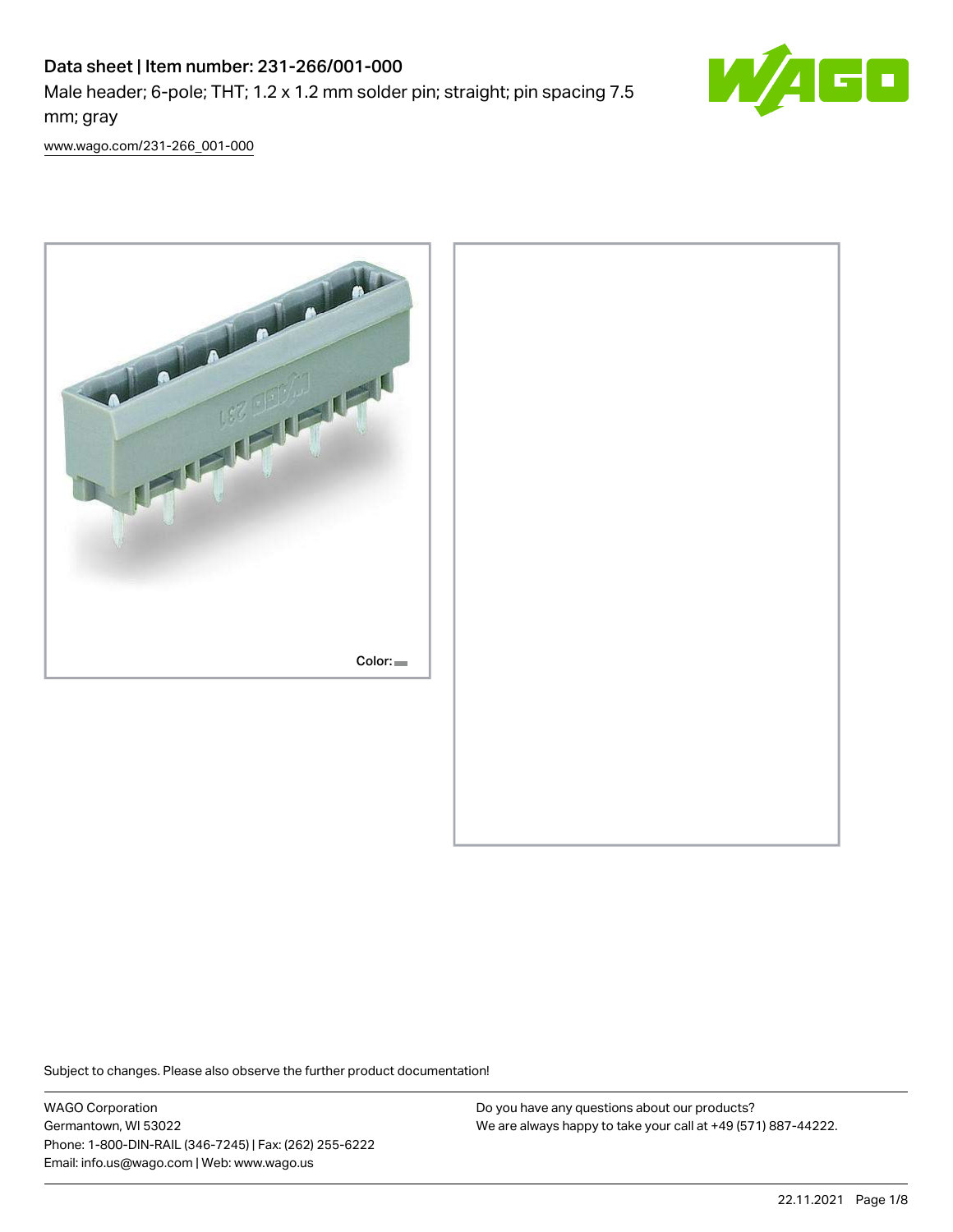

Dimensions in mm

 $L =$  (pole no.  $-1$ ) x pin spacing  $+8.2$  mm

#### Item description

- **Horizontal or vertical PCB mounting via straight or angled solder pins**
- 1.2 x 1.2 mm solder pins allow nominal current up to 16 A, enhancing stability of shorter headers
- $\blacksquare$ With coding fingers

#### Data Notes

Safety information 1 The MCS – MULTI CONNECTION SYSTEM includes connectors

Subject to changes. Please also observe the further product documentation!  $\nu$ 

WAGO Corporation Germantown, WI 53022 Phone: 1-800-DIN-RAIL (346-7245) | Fax: (262) 255-6222 Email: info.us@wago.com | Web: www.wago.us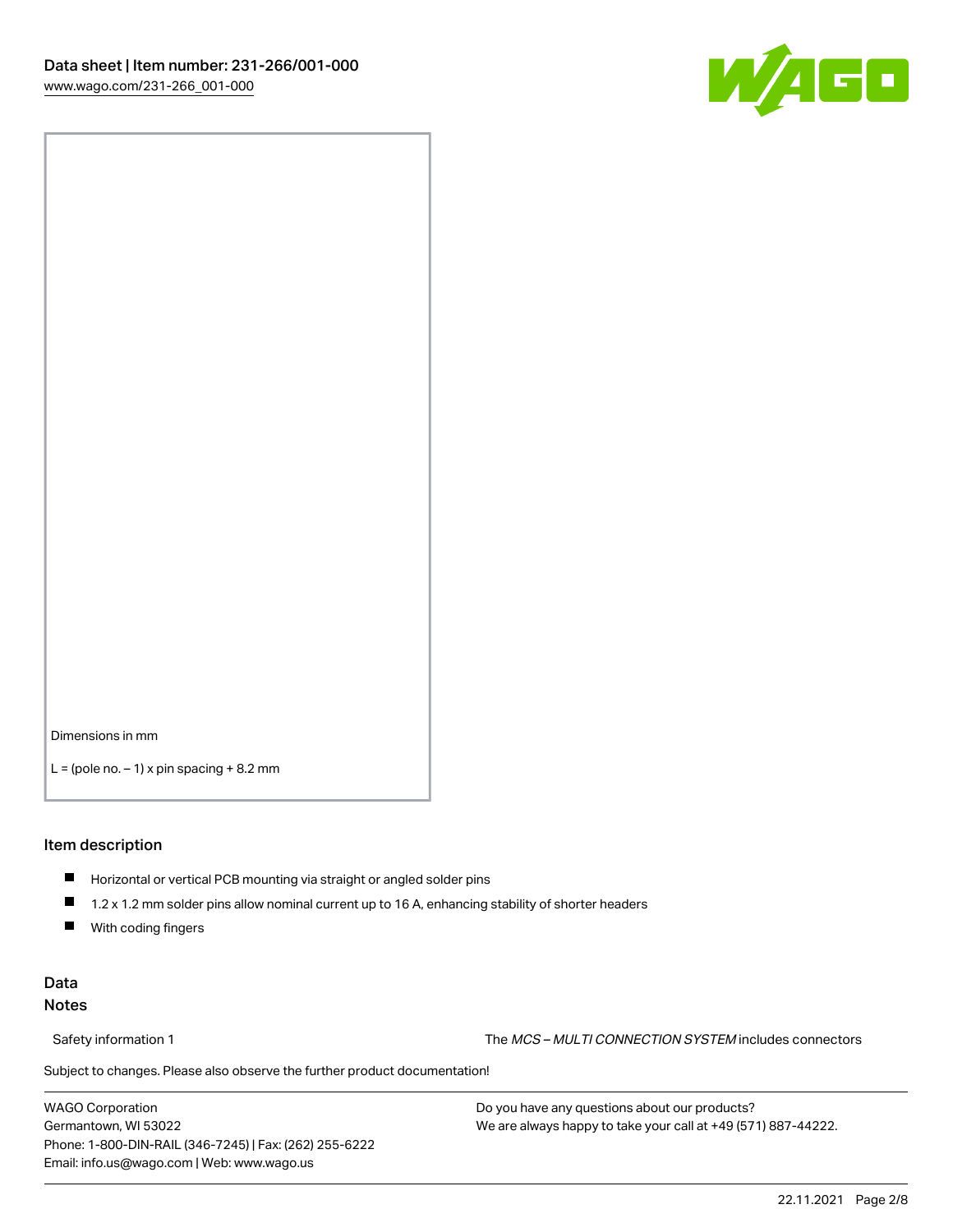

without breaking capacity in accordance with DIN EN 61984. When

|           | used as intended, these connectors must not be connected<br>/disconnected when live or under load. The circuit design should<br>ensure header pins, which can be touched, are not live when<br>unmated.                                                             |
|-----------|---------------------------------------------------------------------------------------------------------------------------------------------------------------------------------------------------------------------------------------------------------------------|
| Variants: | Other pole numbers<br>3.8 mm pin projection for male headers with straight solder pins<br>Gold-plated or partially gold-plated contact surfaces<br>Other versions (or variants) can be requested from WAGO Sales or<br>configured at https://configurator.wago.com/ |

### Electrical data

#### IEC Approvals

| Ratings per                 | IEC/EN 60664-1                                                        |
|-----------------------------|-----------------------------------------------------------------------|
| Rated voltage (III / 3)     | 500 V                                                                 |
| Rated surge voltage (III/3) | 6 <sub>kV</sub>                                                       |
| Rated voltage (III/2)       | 630 V                                                                 |
| Rated surge voltage (III/2) | 6 <sub>kV</sub>                                                       |
| Nominal voltage (II/2)      | 1000V                                                                 |
| Rated surge voltage (II/2)  | 6 <sub>kV</sub>                                                       |
| Rated current               | 16A                                                                   |
| Legend (ratings)            | $(III / 2)$ $\triangle$ Overvoltage category III / Pollution degree 2 |

#### UL Approvals

| Approvals per                  | UL 1059 |
|--------------------------------|---------|
| Rated voltage UL (Use Group B) | 300 V   |
| Rated current UL (Use Group B) | 15 A    |
| Rated voltage UL (Use Group D) | 300 V   |
| Rated current UL (Use Group D) | 10 A    |

## Ratings per UL

| Rated voltage UL 1977 | 600 V |
|-----------------------|-------|
| Rated current UL 1977 |       |

# CSA Approvals

| Approvals per                   | $\sim$ |
|---------------------------------|--------|
| Rated voltage CSA (Use Group B) | 300 V  |

Subject to changes. Please also observe the further product documentation!

| <b>WAGO Corporation</b>                                | Do you have any questions about our products?                 |
|--------------------------------------------------------|---------------------------------------------------------------|
| Germantown, WI 53022                                   | We are always happy to take your call at +49 (571) 887-44222. |
| Phone: 1-800-DIN-RAIL (346-7245)   Fax: (262) 255-6222 |                                                               |
| Email: info.us@wago.com   Web: www.wago.us             |                                                               |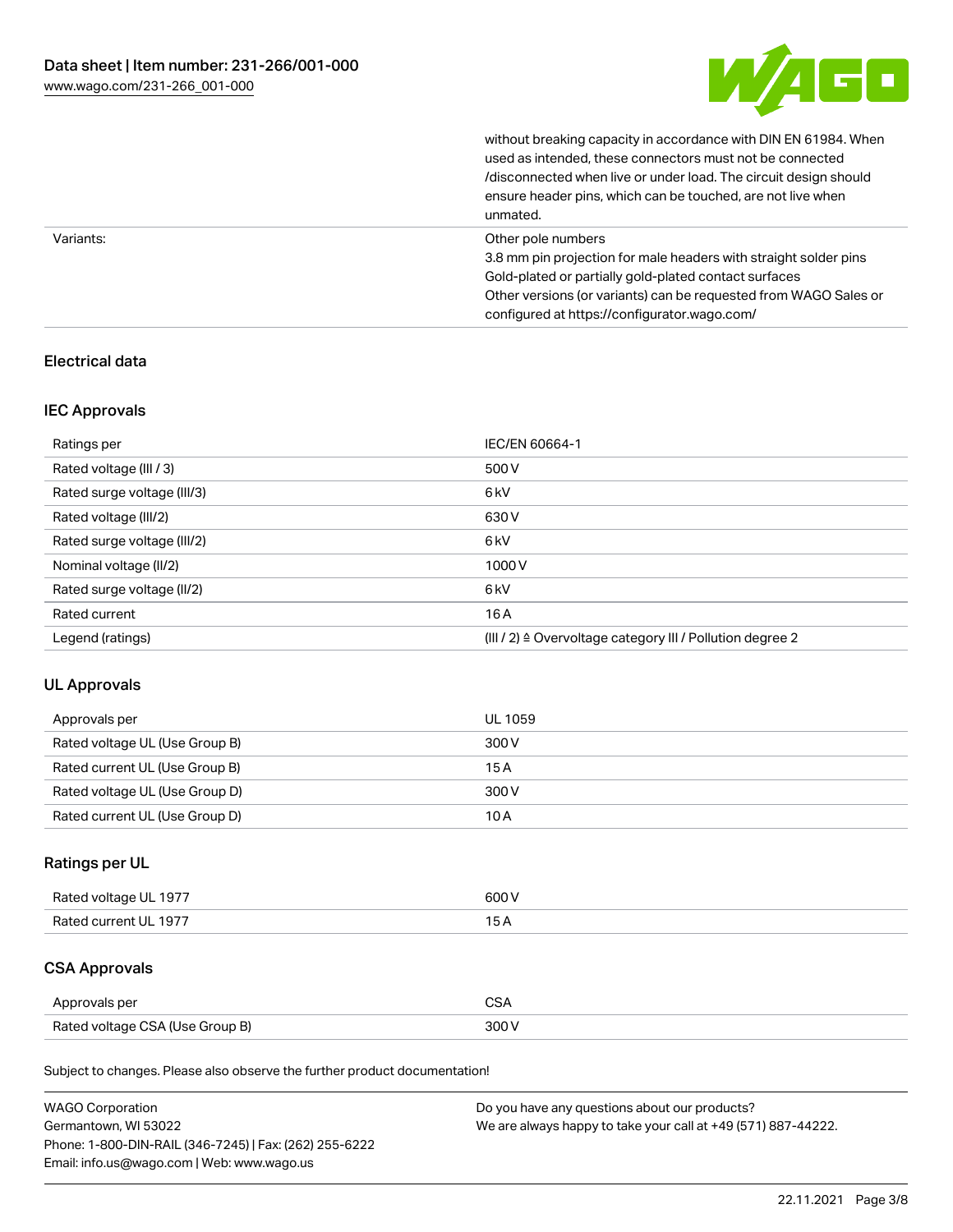[www.wago.com/231-266\\_001-000](http://www.wago.com/231-266_001-000)



| Rated current CSA (Use Group B) | 15 A  |
|---------------------------------|-------|
| Rated voltage CSA (Use Group D) | 300 V |
| Rated current CSA (Use Group D) | 10 A  |

#### Connection data

| Total number of potentials |  |
|----------------------------|--|
| Number of connection types |  |
| Number of levels           |  |

#### Connection 1

| Number of poles |  |
|-----------------|--|
|                 |  |

### Physical data

| Pin spacing                          | 7.5 mm / 0.295 inch  |
|--------------------------------------|----------------------|
| Width                                | 45.7 mm / 1.799 inch |
| Height                               | 17 mm / 0.669 inch   |
| Height from the surface              | 12 mm / 0.472 inch   |
| Depth                                | 8.4 mm / 0.331 inch  |
| Solder pin length                    | $5 \,\mathrm{mm}$    |
| Solder pin dimensions                | $1.2 \times 1.2$ mm  |
| Drilled hole diameter with tolerance | $17^{(+0.1)}$ mm     |

#### Plug-in connection

| Contact type (pluggable connector) | Male connector/plug |
|------------------------------------|---------------------|
| Connector (connection type)        | for PCB             |
| Mismating protection               | No                  |
| Mating direction to the PCB        | 90°                 |
| Locking of plug-in connection      | Without             |

## PCB contact

| PCB Contact                         | тнт                                      |
|-------------------------------------|------------------------------------------|
| Solder pin arrangement              | over the entire male connector (in-line) |
| Number of solder pins per potential |                                          |

Subject to changes. Please also observe the further product documentation!

WAGO Corporation Germantown, WI 53022 Phone: 1-800-DIN-RAIL (346-7245) | Fax: (262) 255-6222 Email: info.us@wago.com | Web: www.wago.us Do you have any questions about our products? We are always happy to take your call at +49 (571) 887-44222.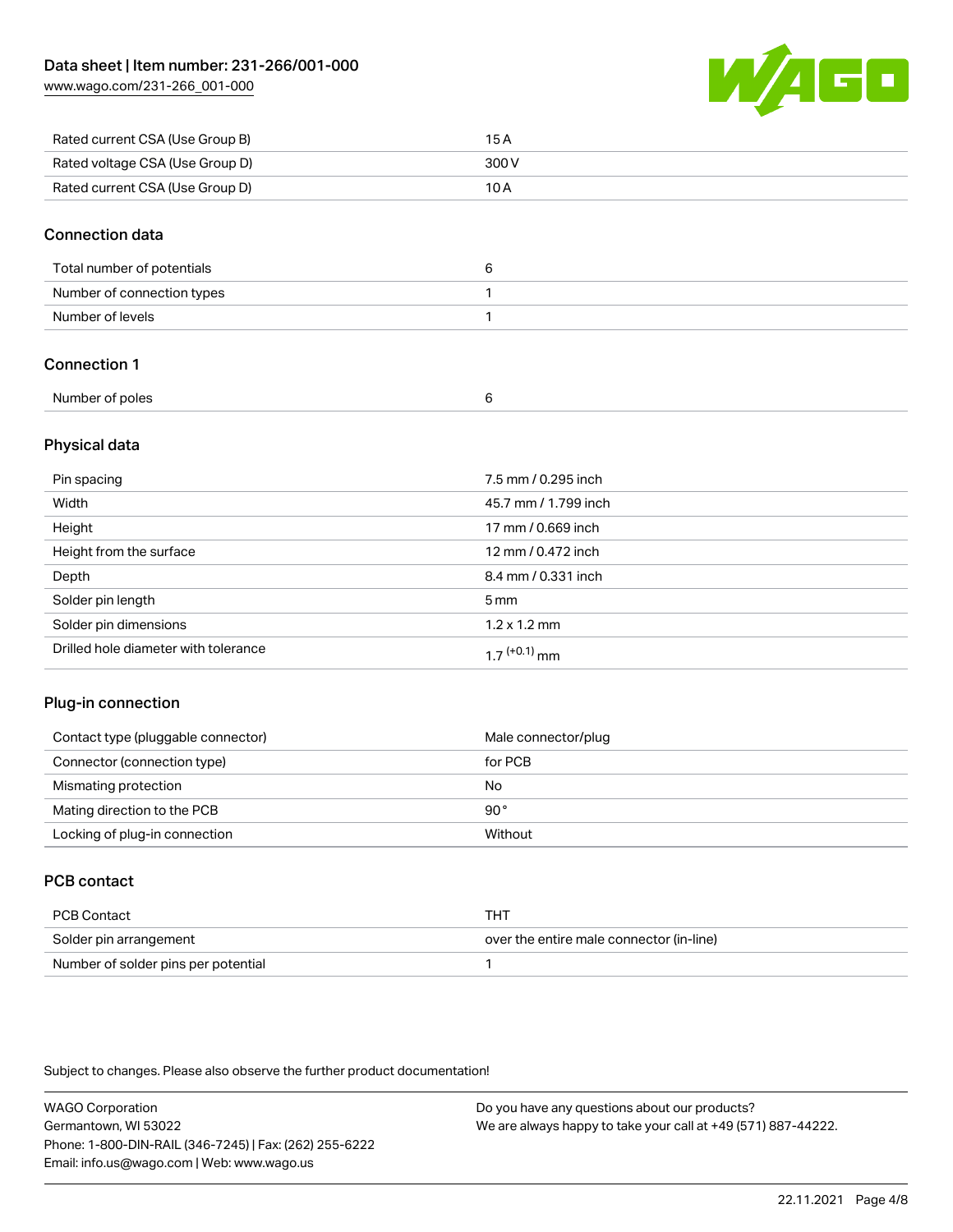

#### Material data

| Color                       | gray                                   |
|-----------------------------|----------------------------------------|
| Material group              |                                        |
| Insulation material         | Polyamide (PA66)                       |
| Flammability class per UL94 | V0                                     |
| Contact material            | Electrolytic copper (E <sub>Cu</sub> ) |
| Contact plating             | tin-plated                             |
| Fire load                   | 0.048 MJ                               |
| Weight                      | 2.8g                                   |
|                             |                                        |

#### Environmental requirements

| Limit temperature range | . +100 °C<br>-60 |
|-------------------------|------------------|
|-------------------------|------------------|

#### Commercial data

| Product Group         | 3 (Multi Conn. System) |
|-----------------------|------------------------|
| PU (SPU)              | 100 Stück              |
| Packaging type        | box                    |
| Country of origin     | PL                     |
| <b>GTIN</b>           | 4044918929172          |
| Customs tariff number | 8536694040             |

#### Approvals / Certificates

#### Country specific Approvals

| Logo | Approval                                     | <b>Additional Approval Text</b> | Certificate<br>name |
|------|----------------------------------------------|---------------------------------|---------------------|
|      | <b>CB</b><br>DEKRA Certification B.V.        | IEC 61984                       | NL-39756            |
|      | <b>CSA</b><br>DEKRA Certification B.V.       | C <sub>22.2</sub>               | 1466354             |
| EMA  | <b>KEMA/KEUR</b><br>DEKRA Certification B.V. | EN 61984                        | 2190761.01          |

#### Ship Approvals

Subject to changes. Please also observe the further product documentation!

| <b>WAGO Corporation</b>                                | Do you have any questions about our products?                 |
|--------------------------------------------------------|---------------------------------------------------------------|
| Germantown, WI 53022                                   | We are always happy to take your call at +49 (571) 887-44222. |
| Phone: 1-800-DIN-RAIL (346-7245)   Fax: (262) 255-6222 |                                                               |
| Email: info.us@wago.com   Web: www.wago.us             |                                                               |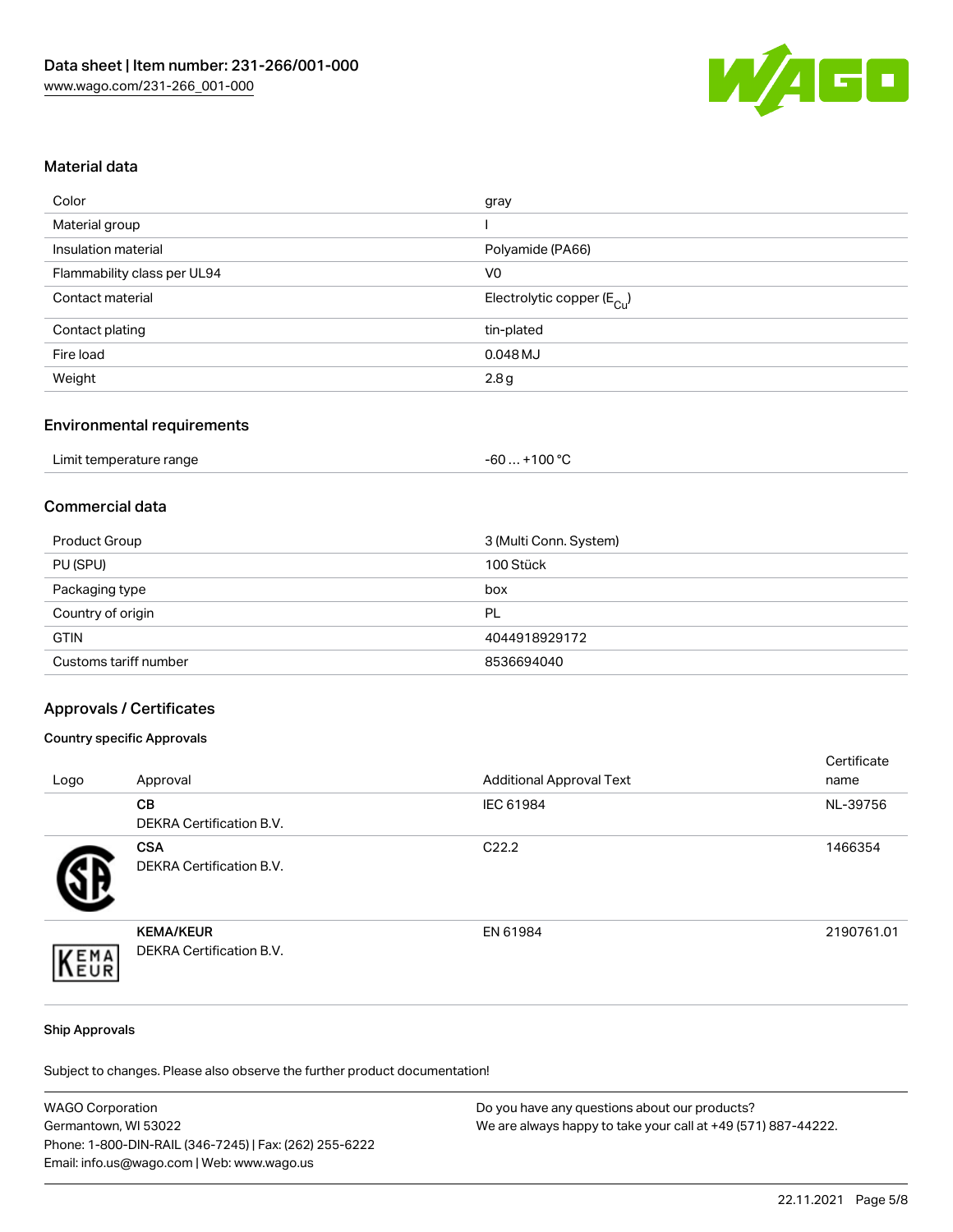# Data sheet | Item number: 231-266/001-000

[www.wago.com/231-266\\_001-000](http://www.wago.com/231-266_001-000)



| Logo                | Approval                                                                        | <b>Additional Approval Text</b> | Certificate<br>name   |             |
|---------------------|---------------------------------------------------------------------------------|---------------------------------|-----------------------|-------------|
| <b>ABS</b>          | <b>ABS</b><br>American Bureau of Shipping                                       |                                 | $19 -$<br><b>PDA</b>  | HG1869876-  |
|                     | BV<br>Bureau Veritas S.A.                                                       | <b>IEC 60998</b>                | 11915/D0<br><b>BV</b> |             |
|                     | <b>DNV GL</b>                                                                   |                                 |                       | TAE000016Z  |
|                     | Det Norske Veritas, Germanischer Lloyd                                          |                                 |                       |             |
| <b>UL-Approvals</b> |                                                                                 |                                 |                       |             |
|                     |                                                                                 |                                 |                       | Certificate |
| Logo                | Approval                                                                        | <b>Additional Approval Text</b> | name                  |             |
|                     | <b>UR</b>                                                                       | <b>UL 1059</b>                  | E45172                |             |
|                     | Underwriters Laboratories Inc.                                                  |                                 |                       |             |
|                     | <b>UR</b>                                                                       | <b>UL 1977</b>                  |                       | E45171      |
|                     | Underwriters Laboratories Inc.                                                  |                                 |                       |             |
| Counterpart         |                                                                                 |                                 |                       |             |
|                     | Item no.231-206/026-000                                                         |                                 |                       |             |
|                     | Female plug; 3-pole; 12 AWG max; pin spacing 7.5 mm; 1 conductor per pole; gray | www.wago.com/231-206/026-000    |                       |             |
| Ontinual announced  |                                                                                 |                                 |                       |             |

#### Optional accessories

#### Coding

| Intermediate plate |                                                                  |                      |
|--------------------|------------------------------------------------------------------|----------------------|
|                    | Item no.: 231-500<br>Spacer; for formation of groups; light gray | www.wago.com/231-500 |
| Coding             |                                                                  |                      |
|                    | Item no.: 231-130<br>Coding key; snap-on type; light gray        | www.wago.com/231-130 |

.<br>Subject to changes. Please also observe the further product documentation!

WAGO Corporation Germantown, WI 53022 Phone: 1-800-DIN-RAIL (346-7245) | Fax: (262) 255-6222 Email: info.us@wago.com | Web: www.wago.us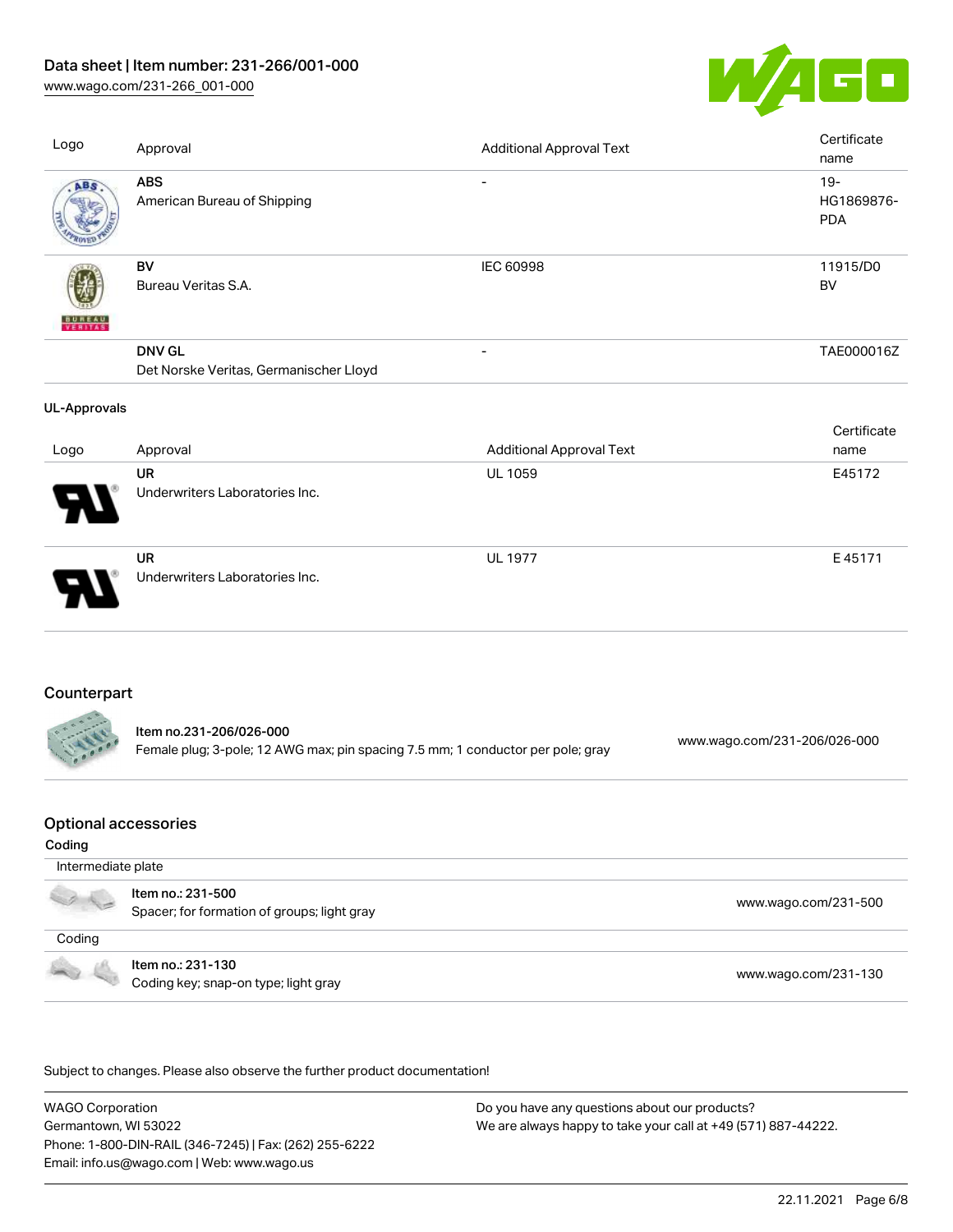# WAGO

# **Downloads** Documentation

| <b>Additional Information</b>                                                                                                                                          |            |               |          |
|------------------------------------------------------------------------------------------------------------------------------------------------------------------------|------------|---------------|----------|
| Technical explanations                                                                                                                                                 | 2019 Apr 3 | pdf<br>2.0 MB | Download |
| <b>CAD files</b>                                                                                                                                                       |            |               |          |
| <b>CAE</b> data                                                                                                                                                        |            |               |          |
| EPLAN Data Portal 231-266/001-000                                                                                                                                      |            | <b>URL</b>    | Download |
| ZUKEN Portal 231-266/001-000                                                                                                                                           |            | <b>URL</b>    | Download |
| EPLAN Data Portal 231-266/001-000                                                                                                                                      |            | <b>URL</b>    | Download |
| <b>PCB Design</b>                                                                                                                                                      |            |               |          |
| Symbol and Footprint 231-266/001-000                                                                                                                                   |            | <b>URL</b>    | Download |
| CAx data for your PCB design, consisting of "schematic symbols and PCB footprints",<br>allow easy integration of the WAGO component into your development environment. |            |               |          |
| Supported formats:                                                                                                                                                     |            |               |          |
| Accel EDA 14 & 15<br>ш                                                                                                                                                 |            |               |          |
| Ш<br>Altium 6 to current version                                                                                                                                       |            |               |          |
| ш<br>Cadence Allegro                                                                                                                                                   |            |               |          |
| ш<br>DesignSpark                                                                                                                                                       |            |               |          |
| Ш<br>Eagle Libraries                                                                                                                                                   |            |               |          |
| ш<br>KiCad                                                                                                                                                             |            |               |          |
| ш<br>Mentor Graphics BoardStation                                                                                                                                      |            |               |          |
| ш<br>Mentor Graphics Design Architect                                                                                                                                  |            |               |          |
| Ш<br>Mentor Graphics Design Expedition 99 and 2000                                                                                                                     |            |               |          |
| ш<br>OrCAD 9.X PCB and Capture                                                                                                                                         |            |               |          |
| ш<br>PADS PowerPCB 3, 3.5, 4.X, and 5.X                                                                                                                                |            |               |          |
| П<br>PADS PowerPCB and PowerLogic 3.0                                                                                                                                  |            |               |          |
| Ш<br>PCAD 2000, 2001, 2002, 2004, and 2006                                                                                                                             |            |               |          |
| ш<br>Pulsonix 8.5 or newer                                                                                                                                             |            |               |          |
| Ш<br>STL                                                                                                                                                               |            |               |          |
| 3D STEP                                                                                                                                                                |            |               |          |
| ш<br>TARGET 3001!                                                                                                                                                      |            |               |          |
|                                                                                                                                                                        |            |               |          |

Subject to changes. Please also observe the further product documentation!

WAGO Corporation Germantown, WI 53022 Phone: 1-800-DIN-RAIL (346-7245) | Fax: (262) 255-6222 Email: info.us@wago.com | Web: www.wago.us